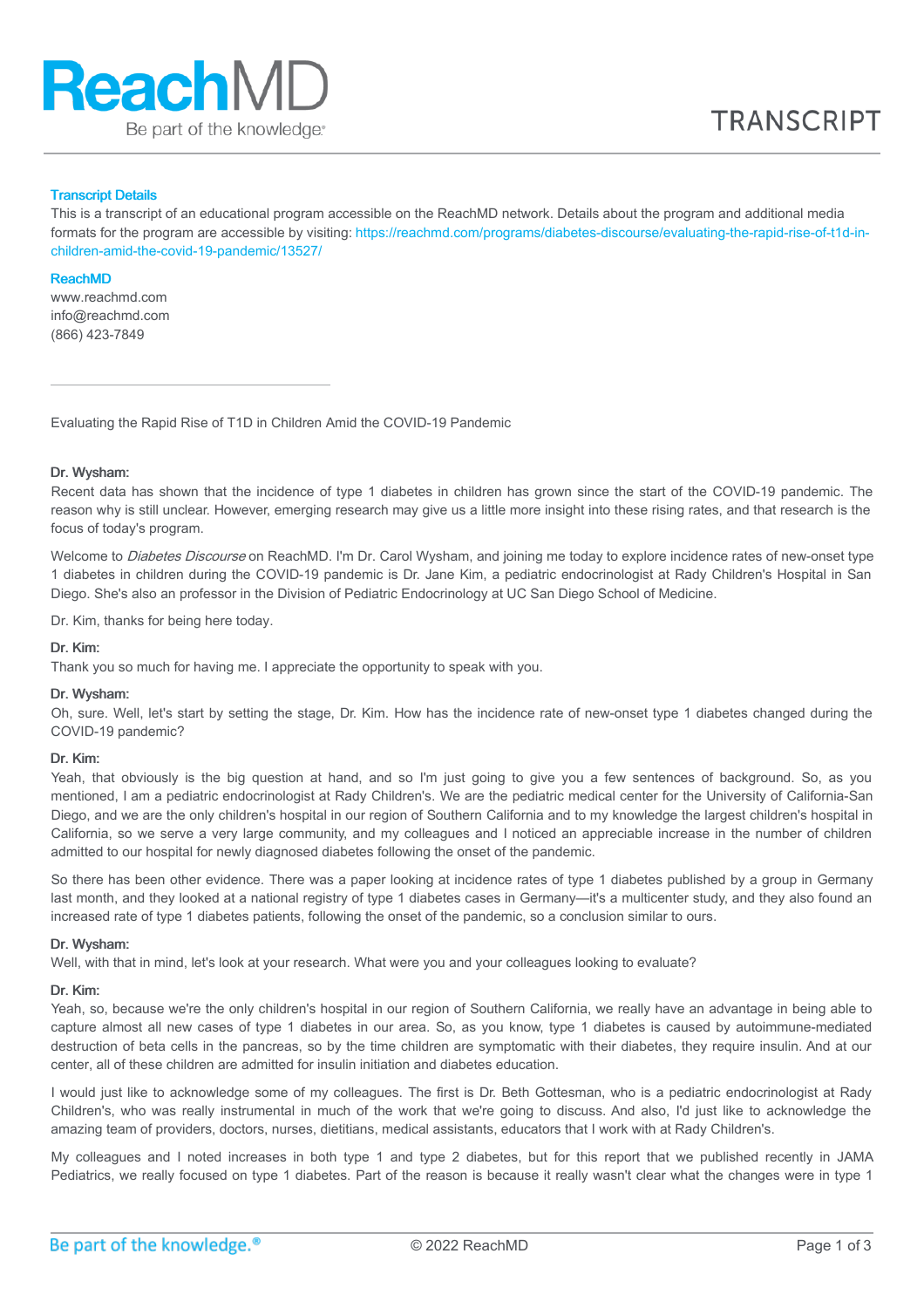diabetes incidence. There were several papers early on, so really, just looking at the first two to four months following the pandemic onset that either found no change in type 1 diabetes incidence, and one from the UK that did show an increase, so the data was mixed.

And it's quite challenging sometimes to look at incidence rates in type 1 diabetes for different reasons. One of them is that type 1 diabetes has seasonal variation in the timing of its presentation, so typically, we see a larger winter peak and a smaller summer peak, so it's really not helpful to look at only a few months of data. You really need to examine several months of data to determine trends. Another factor is that type 1 diabetes is increasing globally every year by about 3 percent, so it's important to determine whether the rate of increase that you see is actually above that background rate.

## Dr. Wysham:

**ReachMD** 

Be part of the knowledge®

Well, that's all very interesting. So, can you tell us a bit more about your study's methodology and your data that you analyzed?

#### Dr. Kim:

Yeah. So, we looked at a six-year period by performing a cross-sectional review of our electronic medical record system. So we were specifically looking for children with new-onset diabetes at our hospital and at the rates of diabetes for the five years prior to the pandemic, and then we also looked at some of the characteristics of these children to determine whether they were different prior to COVID and then after COVID.

In terms of the inclusion criteria, we counted every child younger than 19 years of age admitted to our hospital with a diagnosis of new diabetes using standard ADA criteria for the diagnosis of diabetes, and then specifically for the diagnosis of type 1 diabetes, the child had to have at least one positive islet antibody indicating autoimmunity. And then we also wanted to measure the disease severity at the time of their presentation, and so we really looked at two measures there. One was by identifying children who required an insulin drip, meaning that they had diabetic ketoacidosis, and then secondly by identifying which children required admission to our pediatric ICU. So, in our hospital, most children who have DK actually go to our regular medical floor. They go to a bed that we call monitored care with a nurse who's trained to manage a drip, an insulin drip, and they don't go to the ICU unless they have altered mental status, meaning that we have concerns for significant or progressive cerebral edema, or brain swelling, or for very severe biochemical abnormalities—so again, you know, a measure of disease severity.

So I did mention that there is seasonal variation in terms of when diabetes presents, and so, to account for this, we had a statistician conduct an ARIMA analysis, so this was to determine what the forecasted number of cases would be during the pandemic and then to determine if our numbers actually exceeded that forecast. And I do want to mention that it's always important to use caution in analyzing your electronic record. It obviously depends on people—we're all fallible, who are hopefully entering and coding information accurately. So, to ensure the quality of our dataset, we had a pediatric endocrinologist, either myself or, Dr. Gottesman, who's the principal author on our report last month, to review all the cases that we identified to ensure that all of our diagnostic and other criteria were correctly met.

## Dr. Wysham:

Oh, that's very interesting. So, for those of you just tuning in, you're listening to Diabetes Discourse on ReachMD. I'm Dr. Carol Wysham, and today I'm speaking with Dr. Jane Kim about new-onset type 1 diabetes in pediatrics during the COVID-19 pandemic.

So let's turn our attention to the results, Dr. Kim. Can you share some of your key findings on new-onset type 1 diabetes during this time frame?

## Dr. Kim:

So, when we looked at the year prior to COVID and then we looked at the 12 months following what we determined, you know, the onset of the COVID pandemic, we found a 57 percent increase in the number of children with type 1 diabetes admitted to our hospital compared to the prior year, so quite a large increase. We also saw an increase in the percentage of children who had presented with diabetic ketoacidosis, and this is a phenomenon that had been described by others previously. In our group, there were about 49 percent of children who presented with DKA compared to about 41 percent prior to the pandemic.

And then I mentioned that there was another paper, from a group in Germany looking at increased incidence rates of type 1 diabetes, in their population. So, we actually had very similar subject characteristics to them. The average age of the child at presentation was about 9.5. Their average A1c at the time of presentation was about 11.5. And then, their BMIz score was about 0.4 standard deviations below the mean. And for us, these characteristics did not change when you compared the groups before or after the onset of the pandemic.

#### Dr. Wysham:

So, what was the relationship between the timing of the onset of diabetes and COVID diagnosis, or were you able to determine that?

Dr. Kim: